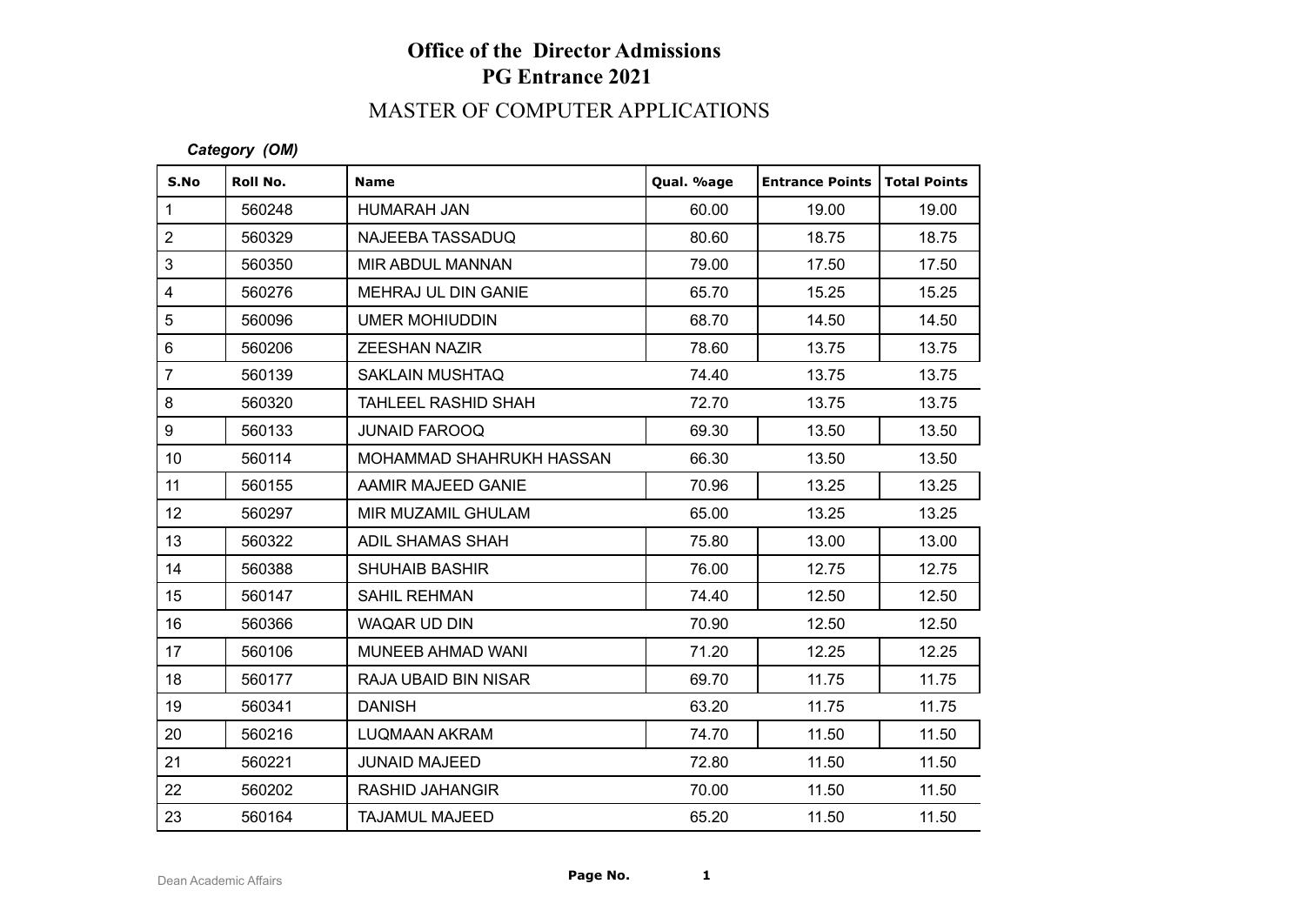# **Office of the Director Admissions PG Entrance 2021**

## MASTER OF COMPUTER APPLICATIONS

### *Category (OM)*

| S.No | Roll No. | <b>Name</b>                 | Qual. %age | <b>Entrance Points</b> | <b>Total Points</b> |
|------|----------|-----------------------------|------------|------------------------|---------------------|
| 24   | 560294   | <b>TAWSEEF BASHIR</b>       | 68.60      | 11.25                  | 11.25               |
| 25   | 560219   | <b>MUZAMMIL NAZIR WANI</b>  | 76.06      | 11.00                  | 11.00               |
| 26   | 560186   | <b>NASEER AHMAD BHAT</b>    | 63.00      | 10.75                  | 10.75               |
| 27   | 560201   | <b>JUANID YOUSUF</b>        | 60.00      | 10.75                  | 10.75               |
| 28   | 560057   | <b>IDREES AHMAD KHANDAY</b> | 63.00      | 10.50                  | 10.50               |
| 29   | 560197   | UMMER MUSHTAQ               | 76.00      | 10.25                  | 10.25               |
| 30   | 560222   | SHARIQ FAROOQ RESHI         | 68.30      | 10.25                  | 10.25               |
| 31   | 560021   | ADIL AYOUB DAR              | 64.00      | 10.25                  | 10.25               |
| 32   | 560066   | <b>KAISER BASHIR</b>        | 80.40      | 10.00                  | 10.00               |
| 33   | 560199   | YASMEENA AHAD               | 74.00      | 10.00                  | 10.00               |
| 34   | 560029   | <b>IQRA MAJEED</b>          | 68.50      | 9.75                   | 9.75                |
| 35   | 560175   | AADIL HASSAN                | 68.20      | 9.75                   | 9.75                |
| 36   | 560218   | AARIF AYOUB WANI            | 66.00      | 9.75                   | 9.75                |
| 37   | 560055   | <b>GURPREET SINGH</b>       | 62.80      | 9.75                   | 9.75                |
| 38   | 560242   | <b>SHABNAM GUL</b>          | 73.80      | 9.50                   | 9.50                |
| 39   | 560040   | <b>MUDASIR MAQBOOL</b>      | 72.90      | 9.50                   | 9.50                |
| 40   | 560364   | <b>MUDAIFA KAMILI</b>       | 67.90      | 9.50                   | 9.50                |
| 41   | 560223   | YASIR YOUSUF WANI           | 66.30      | 9.50                   | 9.50                |
| 42   | 560148   | AFSHANA NAZIR               | 66.30      | 9.50                   | 9.50                |
| 43   | 560051   | PARVAIZ AHMAD BHAT          | 65.60      | 9.50                   | 9.50                |
| 44   | 560360   | HILAL AHMAD KUMAR           | 65.00      | 9.50                   | 9.50                |
| 45   | 560267   | <b>UMAR MANZOOR</b>         | 63.20      | 9.25                   | 9.25                |